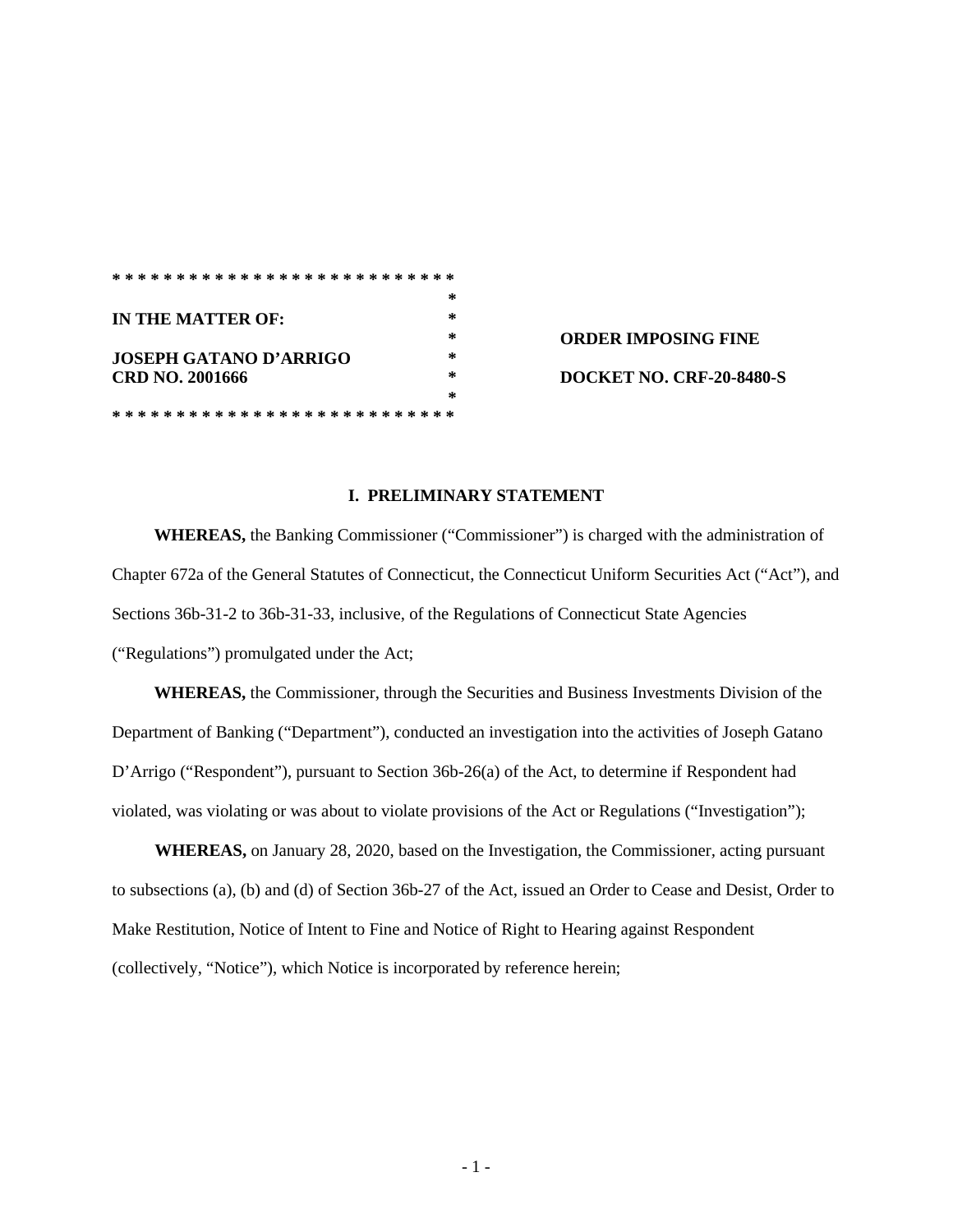**WHEREAS,** on January 29, 2020, the Notice was sent by certified mail, return receipt requested, to Respondent at 149-11  $16<sup>th</sup>$  Road, Flushing, New York 11357 ("New York Mailing");

**WHEREAS,** on February 26, 2020, the New York Mailing was returned to the Department of Banking marked "RETURN TO SENDER – UNCLAIMED – UNABLE TO FORWARD";

**WHEREAS,** on February 24, 2020, a copy of the Notice was sent by certified mail, return receipt requested, to Respondent at 2420 Horseshoe Drive, East Stroudsburg, Pennsylvania 18301 ("Pennsylvania Mailing");

**WHEREAS,** on March 19, 2020, the Pennsylvania Mailing was returned to the Department of Banking marked "RETURN TO SENDER – UNCLAIMED – UNABLE TO FORWARD;

**WHEREAS,** on May 6, 2020, the Notice was served on the Commissioner and, in accordance with Section 36b-33(h) of the General Statutes of Connecticut, Notice of Service on the Banking Commissioner in the matter of Joseph Gatano D'Arrigo, dated May 6, 2020 ("Notice of Service"), was sent by certified mail, return receipt requested, to Respondent at 149-11 16<sup>th</sup> Road, Flushing, New York 11357, and 2420 Horseshoe Drive, East Stroudsburg, Pennsylvania 18301;

**WHEREAS,** Respondent has failed to request a hearing on the allegations set forth in the Notice within 14 days of the date of the Notice of Service;

**WHEREAS,** on June 3, 2020, a Certification was issued rendering the Order to Cease and Desist and Order to Make Restitution permanent as of May 21, 2020, which Certification is incorporated by reference herein;

**WHEREAS,** Section 36a-1-31(a) of the Regulations provides, in pertinent part, that:

When a party fails to request a hearing within the time specified in the notice, the allegations against the party may be deemed admitted. Without further proceedings or notice to the party, the commissioner shall issue a final decision in accordance with section 4-180 of the Connecticut General Statutes and section 36a-1-52 of the Regulations of Connecticut State Agencies, provided the commissioner may, if deemed necessary, receive evidence from the department, as part of the record, concerning the appropriateness of the amount of any . . . fine [or] restitution . . . sought in the notice.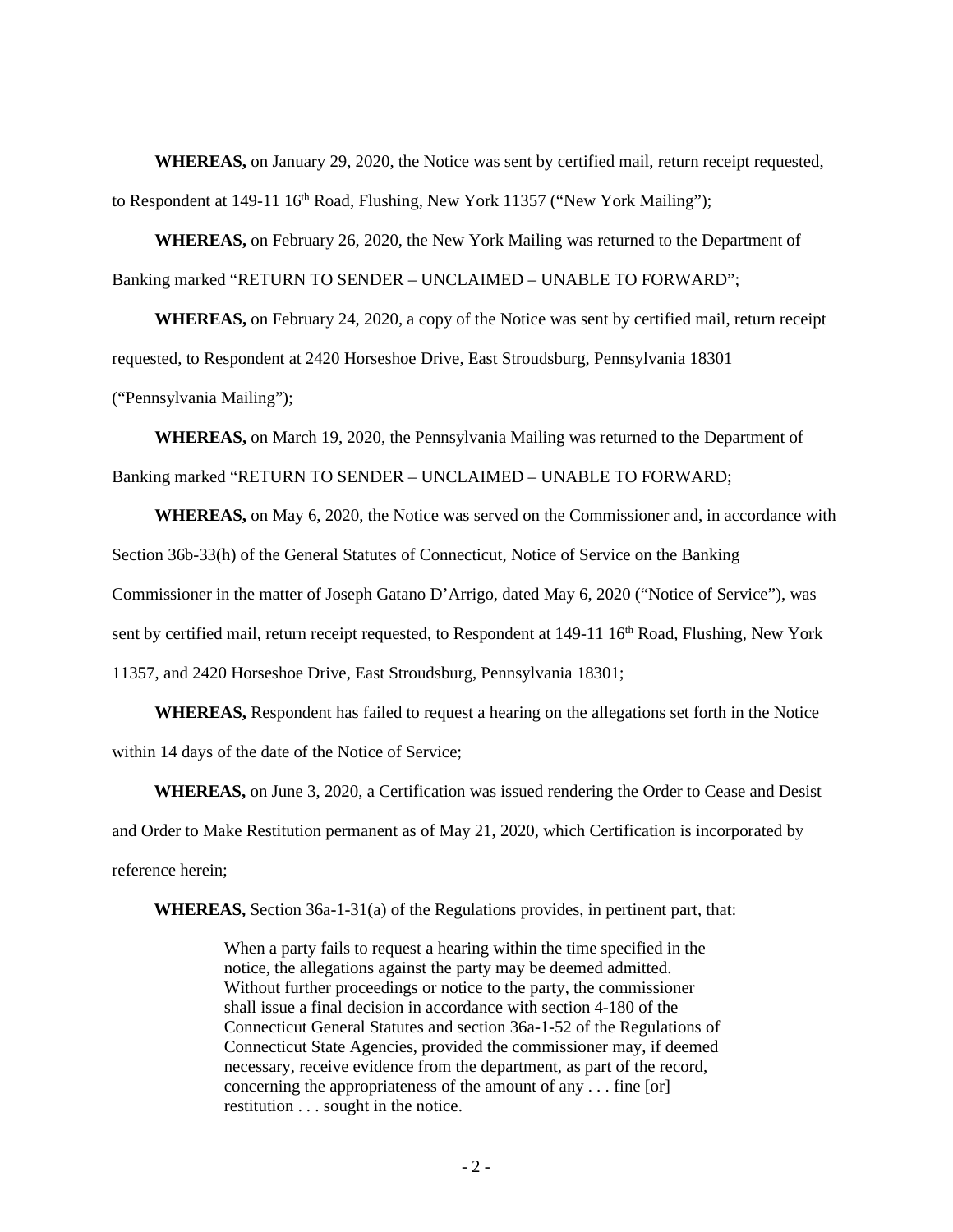**WHEREAS,** Section 36b-31(a) of the Act provides, in pertinent part, that "[t]he commissioner may from time to time make . . . such . . . orders as are necessary to carry out the provisions of sections 36b-2 to 36b-34, inclusive";

**AND WHEREAS,** Section 36b-31(b) of the Act provides, in pertinent part, that "[n]o . . . order may be made . . . unless the commissioner finds that the action is necessary or appropriate in the public interest or for the protection of investors and consistent with the purposes fairly intended by the policy and provisions of sections 36b-2 to 36b-34, inclusive."

## **II. FINDINGS OF FACT AND CONCLUSIONS OF LAW**

1. The Commissioner finds that the facts as set forth in paragraphs 9 through 11, inclusive, of the Notice, shall constitute findings of fact within the meaning of Section 4-180(c) of the General Statutes of Connecticut and Section 36a-1-52 of the Regulations, and that the Statutory Basis for Order to Cease and Desist, Order to Make Restitution and Order Imposing Fine set forth in paragraphs 12 through 15, inclusive, of the Notice shall constitute conclusions of law within the meaning of Section 4-180(c) of the General Statutes of Connecticut and Section 36a-1-52 of the Regulations.

2. The Commissioner finds that Respondent committed at least one violation of Section 36b-4(a) of the Act.

3. The Commissioner finds that the facts require the imposition of a fine upon Respondent.

4. The Commissioner finds that the Notice complied with the requirements of Section 36b-27 of the Act and Section 4-177 of the General Statutes of Connecticut.

5. The Commissioner finds that the imposition of a fine upon Respondent is necessary and appropriate in the public interest and for the protection of investors and consistent with the purposes fairly intended by the policy and provisions of Sections 36b-2 to 36b-34, inclusive, of the Act.